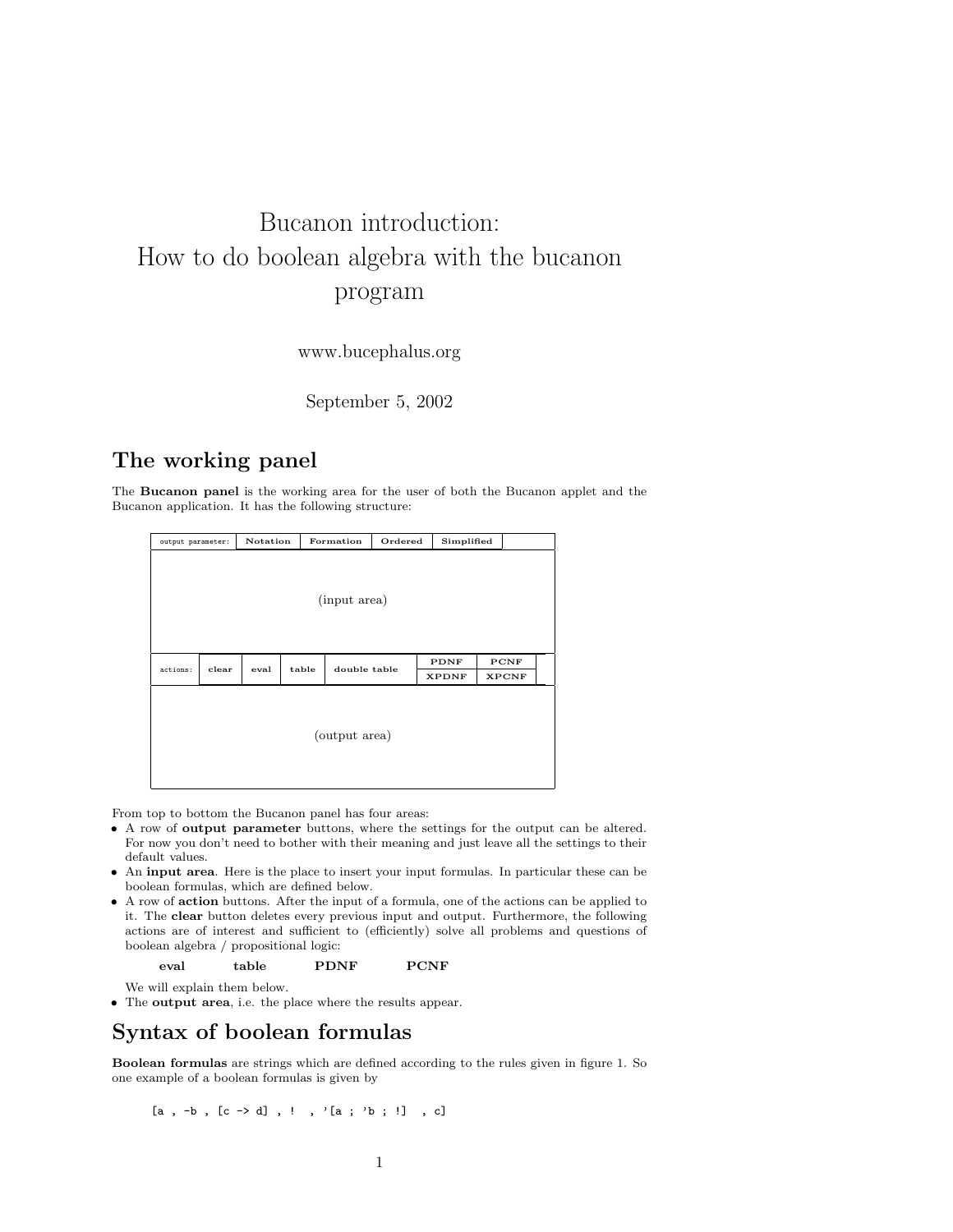| boolean formula $\varphi$            |                                                                                                    |
|--------------------------------------|----------------------------------------------------------------------------------------------------|
| atom $\alpha$                        | non-empty string of letters $(A, \ldots, Z, a, \ldots, z)$ ,                                       |
|                                      | digits $(0,1,,9)$ , and the understroke $($                                                        |
| boolean junction                     |                                                                                                    |
| bit value                            |                                                                                                    |
| zero bit                             | 7                                                                                                  |
| unit bit                             |                                                                                                    |
| <b>negation</b> (in stroke notation) | $^{\prime}\varphi$                                                                                 |
| negation (in arithmetic notation)    | $-\varphi$                                                                                         |
| conjunction (in stroke notation)     | [,] or $\lbrack \varphi \rbrack$ or $\lbrack \varphi_1, \ldots, \varphi_n \rbrack$ with $n \geq 2$ |
| conjunction (in arithmetic notation) | [*] or $[\ast \varphi]$ or $[\varphi_1 \ast  \ast \varphi_n]$ with $n \geq 2$                      |
| disjunction (in stroke notation)     | [;] or $[\varphi]$ or $[\varphi_1; \dots; \varphi_n]$ with $n \geq 2$                              |
| disjunction (in arithmetic notation) | [+] or $[+\varphi]$ or $[\varphi_1 + \dots + \varphi_n]$ with $n \geq 2$                           |
| subjunction                          | $[\varphi \rightarrow \varphi]$                                                                    |
| equijunction                         | $[\varphi \iff \varphi]$                                                                           |

Figure 1: syntax of boolean formulas

standing for

"a and not b and (if c then d) and true and not(a or not b or true) and c".

Note that:

• There are two alternative notations for negation, conjunction and disjunction:

|             | stroke notation                         | arithmetic notation                        |  |  |  |
|-------------|-----------------------------------------|--------------------------------------------|--|--|--|
| negation    | $r_{\rm r}$                             | $-x$                                       |  |  |  |
| conjunction | [,] or $\left[ \cdot, \cdot \right]$ or | $\lceil * \rceil$ or $\lceil *x \rceil$ or |  |  |  |
|             | $[x_1,\ldots,x_n]$ with $n\geq 2$       | $[x_1*, \ldots *x_n]$ with $n \geq 2$      |  |  |  |
| disjunction | $[:]$ or $[:x]$ or                      | $[+]$ or $[+x]$ or                         |  |  |  |
|             | $[x_1;\ldots;x_n]$ with $n\geq 2$       | $[x_1 + \ldots + x_n]$ with $n \geq 2$     |  |  |  |

You can use either notation, even in a mixed mode like in ['a, -b, [c + -d], -a] for "not a and not b and (c or not d) and not a". But note that you cannot change the notation inside one junction, e.g.  $[a, b * c, d]$  for "a and b and c and d" is not permitted and generates an error message. The output is always either completely in stroke or completely in arithmetic notation. The default is stroke notation and you can change it with the notation ouput parameter button.

- The use of ? for zero or false and ! for unit or true in the Bucanon syntax is less common. As a rule to memorize these symbols, you can think of the shape of "?" as "circle and dot", which is "zero bit". Accordingly "!" is "stroke and dot", which is "unit bit".
- The bracket symbols are part of the syntax and cannot be left or added arbitrarily. For example, the input of [a] for a or a \* b for [a \* b] is not correct.

#### table

The table action displays the bit value or truth table of the given input formula. For example for the formula [a , c , 'b], standing for "a and c and not b", the output will be

| а | b | C | [a | $\cdot$ | c | $\cdot$ | 'b1 |
|---|---|---|----|---------|---|---------|-----|
| ? | ? | ? |    |         | 7 |         |     |
| ļ | ? | ? |    |         | ? |         |     |
| ? | ļ | ? |    |         | ? |         |     |
| ļ |   | ? |    |         | ? |         |     |
| ? | ? |   |    |         | ? |         |     |
| ļ | 7 |   |    |         |   |         |     |
| ? | ļ |   |    |         | 7 |         |     |
|   |   |   |    |         | ? |         |     |

eval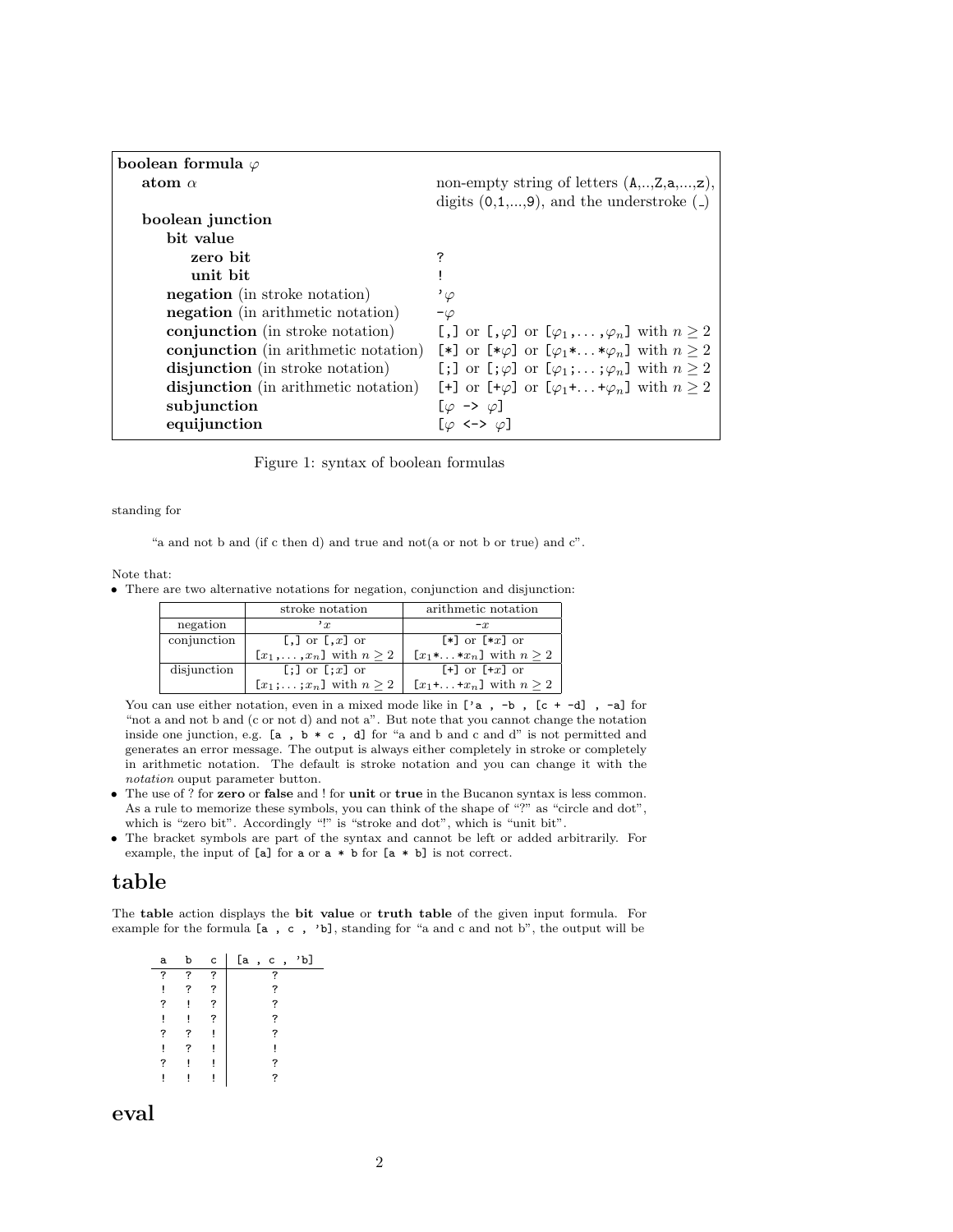The eval action basically means that the bit values are eliminated in boolean formulas according to the usual rules for the boolean junctors. For example

- [ ! , ? ] for "true and false" becomes ?, i.e. "false" after evaluation,
- $[-! + ? + ?]$  for "not true or false or false" turns into ?,
- $\bullet\,$  [  $\,$  'a  $\,$  ,  $\,$  ?] for "not a and false" becomes ?, while
- $\bullet\,$  [  $\,$  'a  $\,$  ,  $\,$  !] evaluates to  $\,$  'a and

• [a -> [b  $*$  ?]] for "if a then (b and false)" first evaluates to [a -> ?] and finally becomes 'a.

You can also check if two boolean formulas  $\varphi_1$  and  $\varphi_2$  are sub- or equivalent:

• Input the formula

 $[\varphi_1 \Rightarrow \varphi_2]$ 

and after the evaluation either ! or ? will be the result, depending on the fact if  $\varphi_1$  does entail  $\varphi_2$  or not.

For example the input  $[$  [a,b] => a ] evaluates to !, since it is "true" that "(a and b) entails a".

• Accordingly one can determine the equivalence of  $\varphi_1$  and  $\varphi_2$  by evaluating the input

[  $\varphi_1$  <=>  $\varphi_2$  ]

For example [ '[a,b] <=> ['a;'b] ] turns into ! after evaluation, because it is true, due to de Morgans law, that "not(a and b) is equivalent to (not a or not b)".

The equivalence can also be used to determine if a boolean formula  $\varphi$  is valid etc:

- $\varphi$  is valid or a tautology if and only if  $[\varphi \iff$  ! evaluates to !.
- $\varphi$  is satisfiable if and only if  $[\varphi \iff ?]$  evaluates to ?.
- $\varphi$  is a contradiction if and only if  $[\varphi \iff ?]$  evaluates to !.

Occasionally it may also be useful to list all the atoms occuring in a formula  $\varphi$ . This is done by evaluating the input form

For example,

 $Q\varphi$ 

 $Q[d, 'b, a, '['b + ! + [a -> b] + d]]$ 

evaluates to

[a b d]

The result is always an ordered list, according to a predefined linear order between atoms.

These methods for generating tables, evaluating sub– and equivalences and deciding the validity of formulas are the standard straight forward methods of propositional logic. But they are not practical for less trivial cases in general, because their computational costs explode exponentially: It takes up to  $2^n$  recursive steps to decide the validity of a boolean formula with *n* atoms.

#### PDNF and PCNF

Much more efficient is the application of the two boolean canonizers PDNF and PCNF for the generation of the unique **prime disjunctive** / conjunctive normal form of a given input formula.

A disjunctive normal form or DNF has the following form (we use the default stroke notation in the sequel):

[  $[\lambda_{1,1},...,\lambda_{1,n_1}]$  ; ... ;  $[\lambda_{m,1},...,\lambda_{m,n_m}]$  ]

where each  $\lambda_{i,j}$  is a literal, i.e. either an atom  $\alpha$  or a negated atom ' $\alpha$ . In our definition we additionally demand that each of the literal conjunctions  $[\lambda_{i,1}, \ldots, \lambda_{i,n_i}]$  is **normal**, i.e. ordered in the sense that  $\alpha_{i,1} < \cdots < \alpha_{i,n_1}$  for the atoms of the given literals.

An example of such a DNF is given by

$$
[ 'a,b,d ] ; [a,b,'c,d] ; ['b,'d] ; ['a,c,'d] ; ['c,d] ]
$$

We say that a normal literal conjunction  $\gamma = [\lambda_1, \ldots, \lambda_n]$  is a **prime factor** of a given formula  $\varphi$ , if  $\gamma$  itself is subvalent to  $\varphi$  (i.e. the evaluation of  $[\gamma \Rightarrow \varphi]$  is !) and each